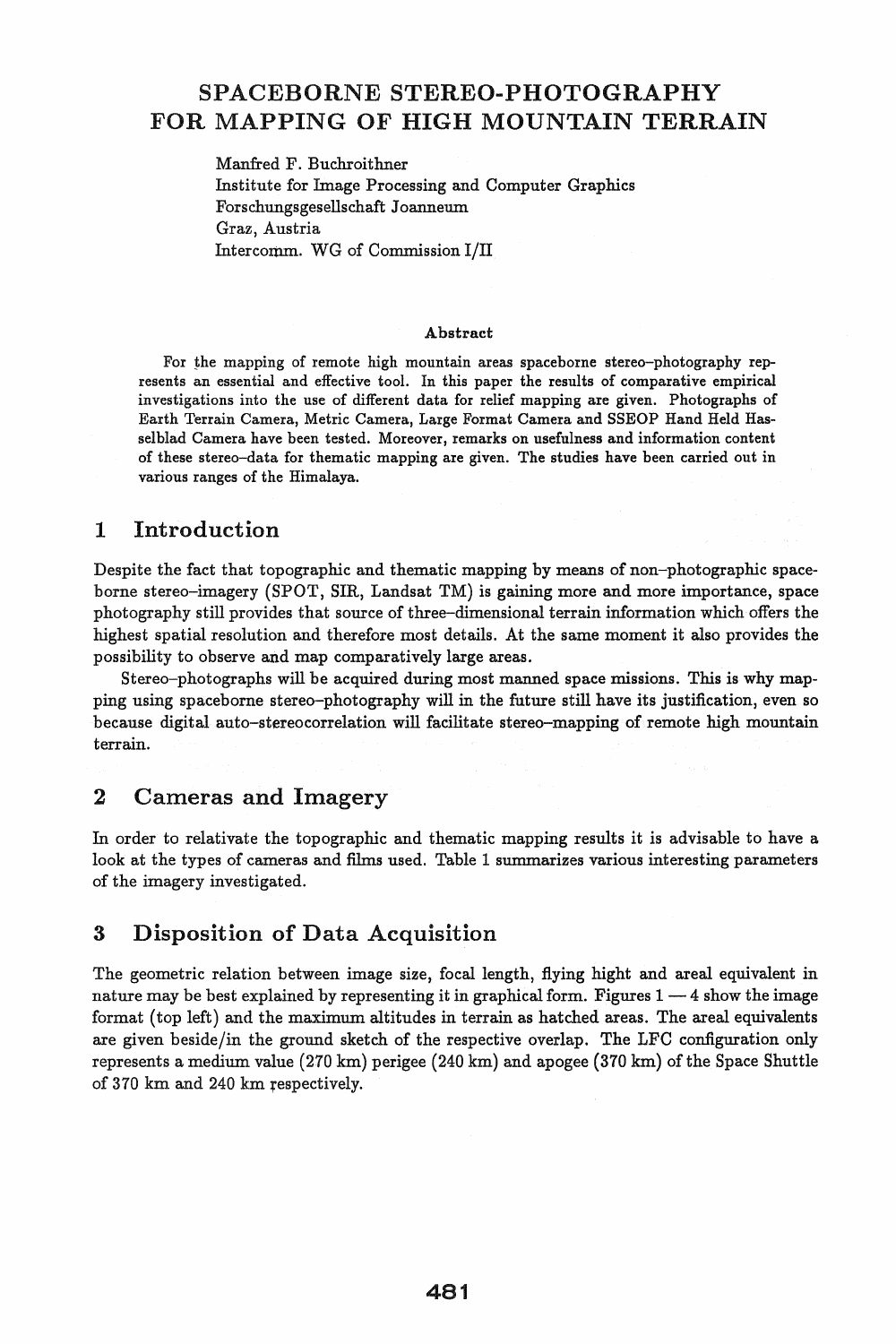## 4 Accuracies in Topographic Mapping

The possibilities of photogrammetric evaluation of space photographs have been tested in various regions of the Himalaya Range (Fig. 5) by restitution of image pairs of the systems described in section 2 and 3. For a discussion of image and model geometries and various problems concerning major elevation differences and earth curvature respectively, the reader is referred to the remarks given by Kostka 1987 [8].

For the estimation of the achievable planimetric and hight accuracies, approximation formulas based on empirical data, which take into consideration the particular conditions of space stereo-photography, are given in Tab. 2 and 3 (Kostka 1987 [8]).

Numerous mapping tests in the Hindu Kush-Himalaya Region for the evaluation of photographic space imagery, the results of a representative number of which (Fig. 5) are given in Tab. 4, demonstrate the possibilities and limitations of the application of space photography for topographic mountain cartography (Mansberger 1987 [10]). Accuracy has been calculated by comparing arbitrary, surveyed contour line points in the resulting test maps and in available medium to large scale reference maps (Fig. 5).

What can be achieved in contour line mapping under favourable conditions (cf. Buchroithner 1987, 1988 a [3,4]) is demonstrated in the LFC evaluation given in Fig. 6. More examples (operator R. Mansberger) displaying contour lines and drain and ridge lines as well as the outlines of glaciers and perennial snow are given in Kostka 1987 [8] and Buchroithner 1988 [5]. They drastically show the restrictions caused by shadow and cast shadow, snow cover, clouds and cloud shadow.

# 5 Thematic Mapping

Geological (Buchroithner 1984 [1]), geomorphological (Buchroithner 1985 [2]), glaciological (Kostka 1987 [8]), meteorological/climatological (Lazar 1987 [9]), vegetation and land use studies (Huss and Kostka 1987 [6], Huss, Kostka and Dobremez 1987 [7]) have been carried out using 23 x 23 cm<sup>2</sup> Metric Camera colour infrared film positives at an original scale of 1 : 820 000. Scenes of the Hindu Kush-Himalaya Region have been evaluated on a light table by means of conventional mirror stereoscopes using magnifications corresponding to scales up to approx. 1  $: 50,000$ . It is obvious that for supraregional and detailed thematic  $-$  and in particular geolo- $\beta$  gical  $-$  studies different magnifications have to be used in an alternating, interactive manner. Geological/ geomorphological studies of Large Format Camera colour infrared stereo-pairs of W Pakistan are still under way. The enormous benefit of the three-dimensional information, also for thematic mapping is beyond any doubt. Fig. 7 represents a geological mapping example based on MC imagery.

For many thematic evaluations high geometric accuracy is not an indispensible prerequisite. Therefore the required interpretations can directly be carried out from unrectified stereophotographs. In most cases the differences between topographic reference maps and images of the same scale are neglegibly small (i.e. some mm maximum at  $1:50000$ ) over distances up to some tens of km (Buchroithner 1984, Gierloff-Emden, Dietz and Halm 1985 [2]).

Vegetation and land use studies in the W Hindu Kush and E Himalaya processing digitized Metric Camera CIR photographs in an image processing system yielded remarkable results (Huss and Kostka 1987 [6], Huss, Kostka and Dobremez 1987 [7]), despite the drawbacks due to illumination effects (shadow).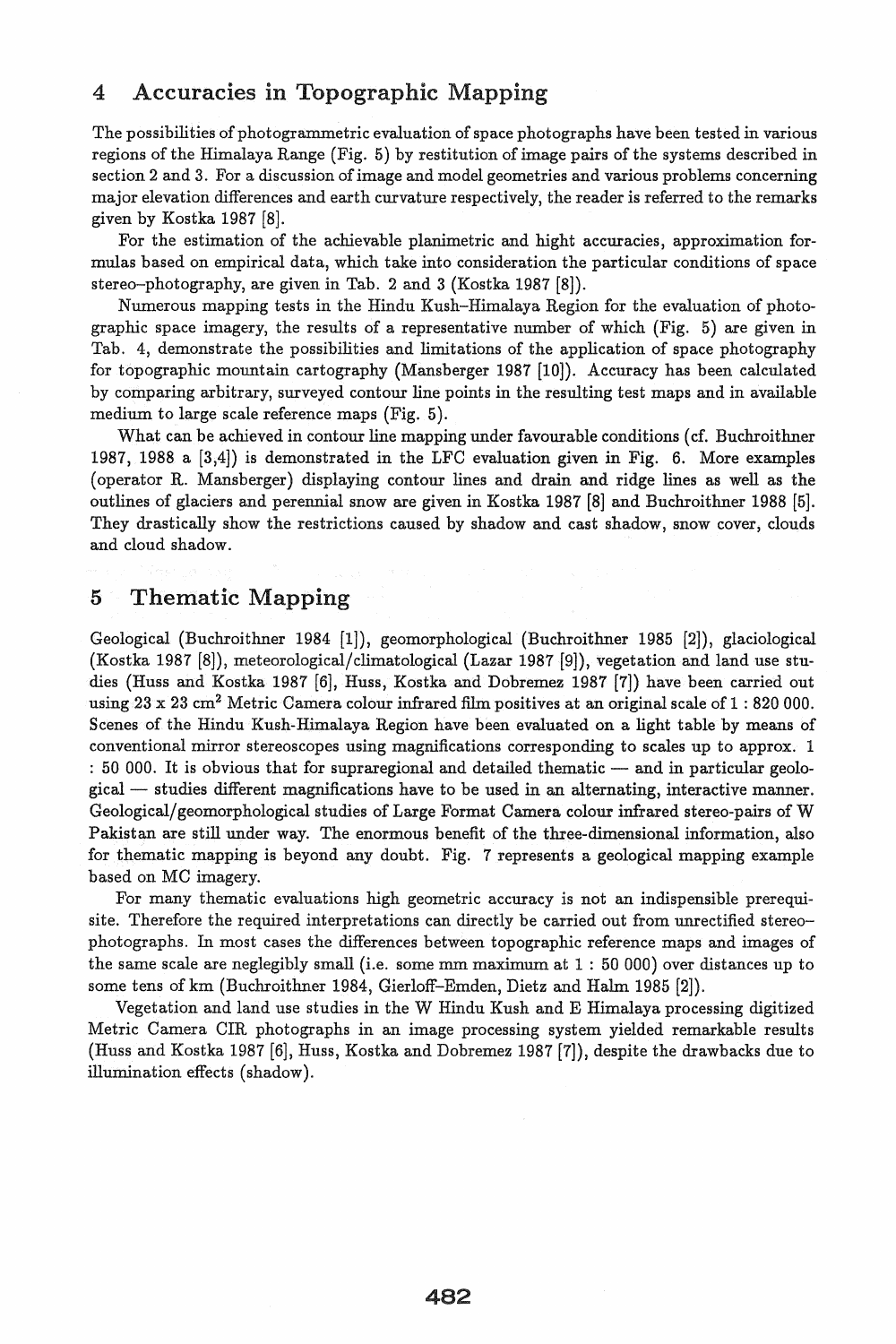# 6 Satellite Trekking Maps – Useful Application of Space Photography

The Institute of Applied Geodesy and Photogrammetry of the Graz University of Technology, which closely cooperates with the Institute for Image Processing and Computer Graphics in Graz, has produced a satellite trekking map (Sattrek Map) of the Solu Khumbu Region in E Nepal. Due to the already mentioned negligible differences in geometry in the central portion of the Metric Camera photographs, it seemed justified to use an unrectified image for a simple three-colour print to produce a mountain trekking map.

An original CIR diapositive of the desired region has been screened to a final scale of 1 : 250 000 and asigned colour brown for printing. By means of mirror stereoscope interpretation the major drainage system and the outlines of glaciers have been traced, their geometry beeing determined by the screened diapositive. This line map was eventually printed in blue. Planimetric details (routes, passes, settlements, air fields and names) were — based on available  $collateral information - added in black colour.$ 

The three-colour print results in an image map which in some respects, e.g. geometric accuracy, has to be taken as an approximation but to a great extent satisfies the users' wishes for map information relevant for Himalayan trekking. The advantage of this type of map is that its preciseness as well as its information content is considerably higher than that of all previously purchasable trekking maps. Reasonably high production runs provided, such maps could be produced in a fast and simple way and sold for a comparatively low price for touristic regions where no other trekking maps of equivalent quality exist.

# 7 Concluding Remarks

Based on several extensive tests in various regions of different terrain type in the Himalayan belt, the benefits of spaceborne stereo-photography for the extraction of information about remote mountainous terrain are evident. For many purposes, the accuracies achievable in relief mapping seem satisfactory. For thematic mapping, on the other hand, relief information in many cases is an essential issue. Future auto-correlation of stereo-models of space photography will still increase its potential.

## 8 Acknowledgements

Many of the results described in this paper have been achieved through the initiative of Robert Kostka from the Institute of Applied Geodesy and Photogrammetry of the Graz Technical University. I am happy and grateful that Dr. Kostka immediately gave admission to present them in this form. Reinfried Mansberger, Institute for Photogrammetry and Remote Sensing of the Bodenkultur University Vienna has to be thanked for his empirical restitution studies carried out at the above two institutes.

# Literatur

- [1] Buchroithner, M.F.: Geological Mapping of Remote Mountainous Regions Using Metric Camera Imagery. Initial Experiences with Photogrammetric Space Images. - Mitt.österr.geol. Ges., 77 (1984): 115 - 149; 1984.
- [2] Buchroithner, M.F.: Thematic Mapping and Erosion Monitoring with Metric Camera Imagery Using Computer - Aided Methods. - CERMA Internat. Conf. Series, Proc. Workshop Remote Sensing Geogr. Info. Syst.: 3-1 - 3-10; Washington D.C., 1985.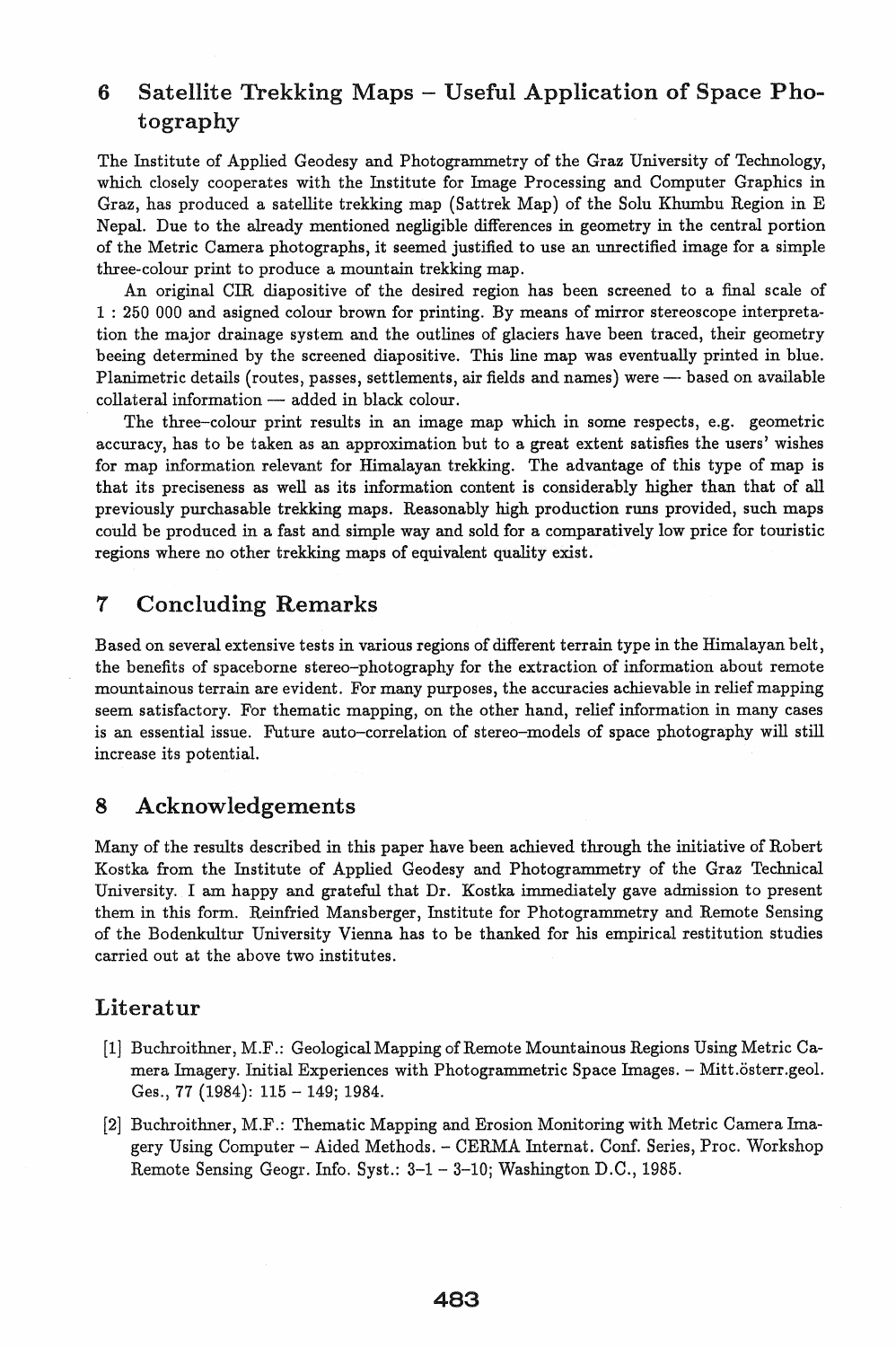- [3] Buchroithner, M.F.: Fernerkundung zur Kartierung alpiner Raume. Miinchener Geogr. Abh., B4: 121 - 137; 1987.
- [4J Buchroithner, M.F.: Computergestiitzte Auswertung von Satellitenbilddaten in der Forschungsgesellschaft Joanneum. - Proc. Int. Symp. Digit. Techn. in der Kartographie, Vienna, Sept. 1986, 17 p.j1988 (in press).
- [5] Buchroithner, M.F.: Fernerkundungskartographie mit Satellitenbildern. Digitale Methoden - Reliefkartierung - Geowissenschaftliche Applikationsbeispiele. - ca. 450 p.; Vienna (Bundesverlag), 1988 (in press).
- [6] Huss, H., Kostka, R.: Zur Bodennutzung in Nordostafghanistan am Beispiel von Spacelab CIR-Weltraumbildern. - In: R. Kostka (Ed.): Die erderkundende Weltraumphotographie und ihre Anwendung in der Gebirgskartographie: 171-183; Graz (Univ. Technology), 1987.
- (7] Huss, H., Kostka, R., Dobremez, J.F.: CIR-Spacelab-Weltraumphotos und Vegetationskartierung im Khumbu Himal. - In: R. Kostka (Ed.): Die erderkundende Weltraumphotographie und ihre Anwendung in der Gebirgskartographie: 185 - 191; Graz (Univ. Technology),1987.
- [8] Kostka, R. (Ed. and Co-author): Die erderkundende Weltraumphotographie und ihre Anwendung in der Gebirgskartographie. - 217 p., Graz (Univ. Technology), 1987.
- [9] Lazar, R: Wolkenbildungsprozesse und vertikale bzw. horizontale Erstreckung der Wolken in Abhangigkeit yom Relief. - In: R. Kostka (Ed.): Die erderkundende Weltraumphotographie und ihre Anwendung in der Gebirgskartographie: 193 - 201; Graz (Univ. Technology), 1987.
- [10] Mansberger, R.: Empirische Untersuchungen zur Auswertung von Stereobildpaaren. In: R. Kostka (Ed.): Die erderkundende Weltraumphotographie und ihre Anwendung in der Gebirgskartographie: 80 - 103; Graz (Univ. Technology), 1987.

| Table 1: Camera and film parameters of the stereo-imagery used for mapping tests. Note that |  |  |
|---------------------------------------------------------------------------------------------|--|--|
| the ETC and the SSEOP Hasselblad camera are not metric.                                     |  |  |

|                                                                                                          | Earth Terrain<br>Camera                                                                                                                                            | Metric Camera                                                                                                                                                                  | Large Format<br>Camera                                                                                                                        | Space Shuttle Earth<br>Observ.Proj. (SSEOP)<br>Hand-Held                |
|----------------------------------------------------------------------------------------------------------|--------------------------------------------------------------------------------------------------------------------------------------------------------------------|--------------------------------------------------------------------------------------------------------------------------------------------------------------------------------|-----------------------------------------------------------------------------------------------------------------------------------------------|-------------------------------------------------------------------------|
| Camera:<br>Lens<br>Focal Length<br>Format<br>Max. Distortion<br>Resolution<br>Image Angle<br>Motion Com- | <b>ETC S-190-B</b><br>$475$ mm<br>$11.5 \times 11.5$ cm <sup>2</sup><br>$10 \ \mu m$<br>$70 \text{ lp/mm}$<br>$14^{\circ}$ and $20^{\circ}$<br>in diagonale<br>yes | Modified Zeiss<br>RMK-A-30/23<br>Zeiss Topar A1<br>305.128 mm<br>$23.0 \times 23.0 \text{ cm}^2$<br>$6~\mu m$<br>$39 \text{ lp/mm}$<br>$41^o$ and $56^o$<br>in diagonale<br>no | ITEK NASA LFC<br>Metritec 01<br>30.5.882 mm<br>$23.0 \times 46.0 \text{ cm}^2$<br>$10 \mu m$<br>$41^o/75^o$ and $80^o$<br>in diagonale<br>yes | Modified Hasselblad<br>500-EL/11<br>$6.0 \times 6.0 \text{ cm}^2$<br>no |
| pensation                                                                                                |                                                                                                                                                                    |                                                                                                                                                                                |                                                                                                                                               |                                                                         |
| Film:<br>Type                                                                                            | Kodak SO-242<br>Aerial Color<br>Film $(Pos.)$                                                                                                                      | Kodak Aerochrome<br>Infrared Film 2443<br>(CIR, Pos.)                                                                                                                          | Kodak High<br>Definition<br>Aerial Film 3414<br>(Panachrom., Neg.)                                                                            | Kodak Ectachrome 64<br>Professional<br>Film 6017<br>(Color, Pos.)       |
| Resolution (high<br>to low contrast)<br>Image Format                                                     | $200 - 100$ l/mm<br>$11.5 \times 11.5 \text{ cm}^2$                                                                                                                | $63 - 32$ $1/mm$<br>$23.0 \times 23.0 \text{ cm}^2$                                                                                                                            | $800 - 250$ l/mm<br>$22.9 \times 45.7$ cm <sup>2</sup>                                                                                        | $5.5 \times 5.5$ cm <sup>2</sup>                                        |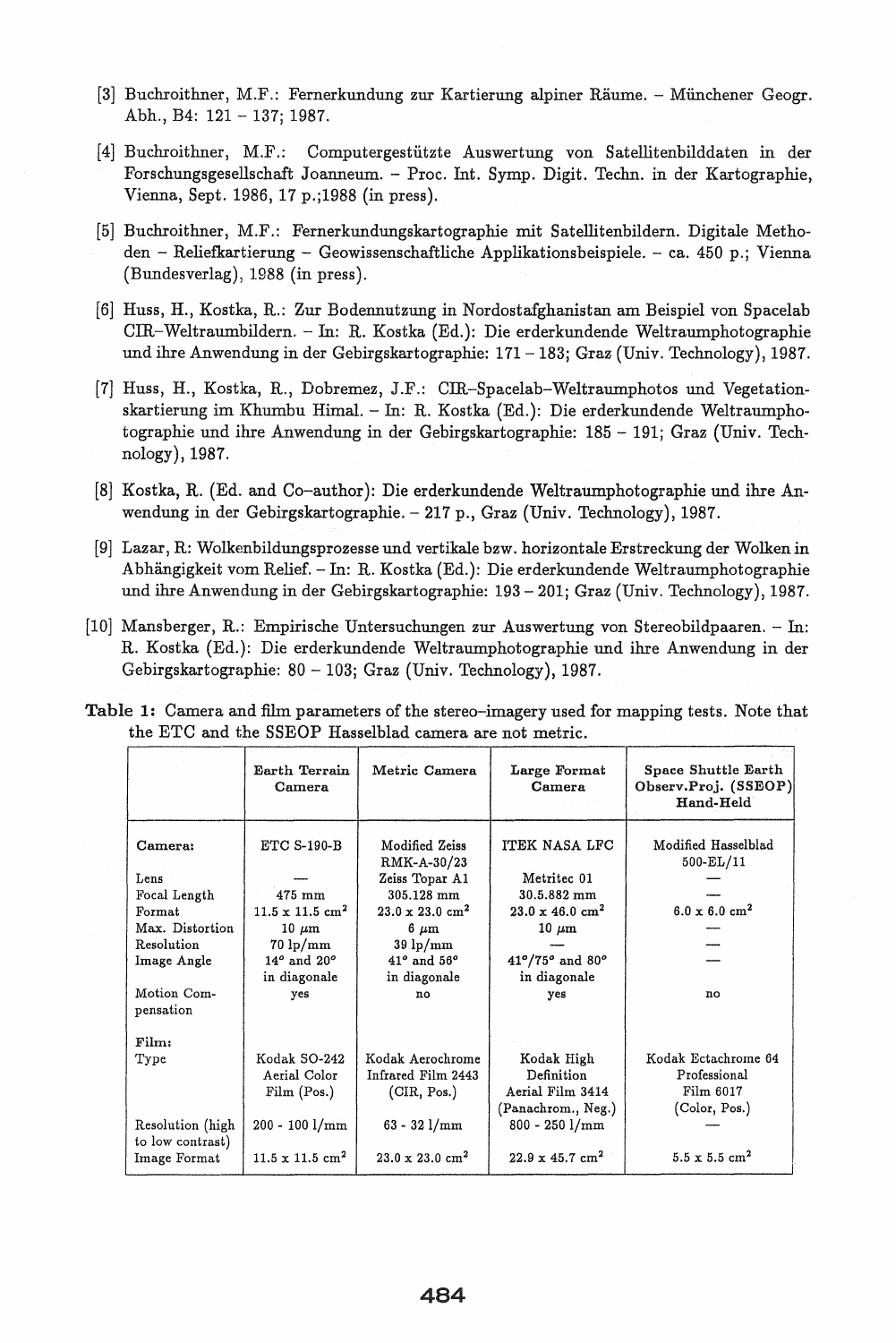

 $\frac{4}{9}$ 





Figure 2: Disposition of camera during the Spacelab Metric Camera Experiment. Further explanation see text.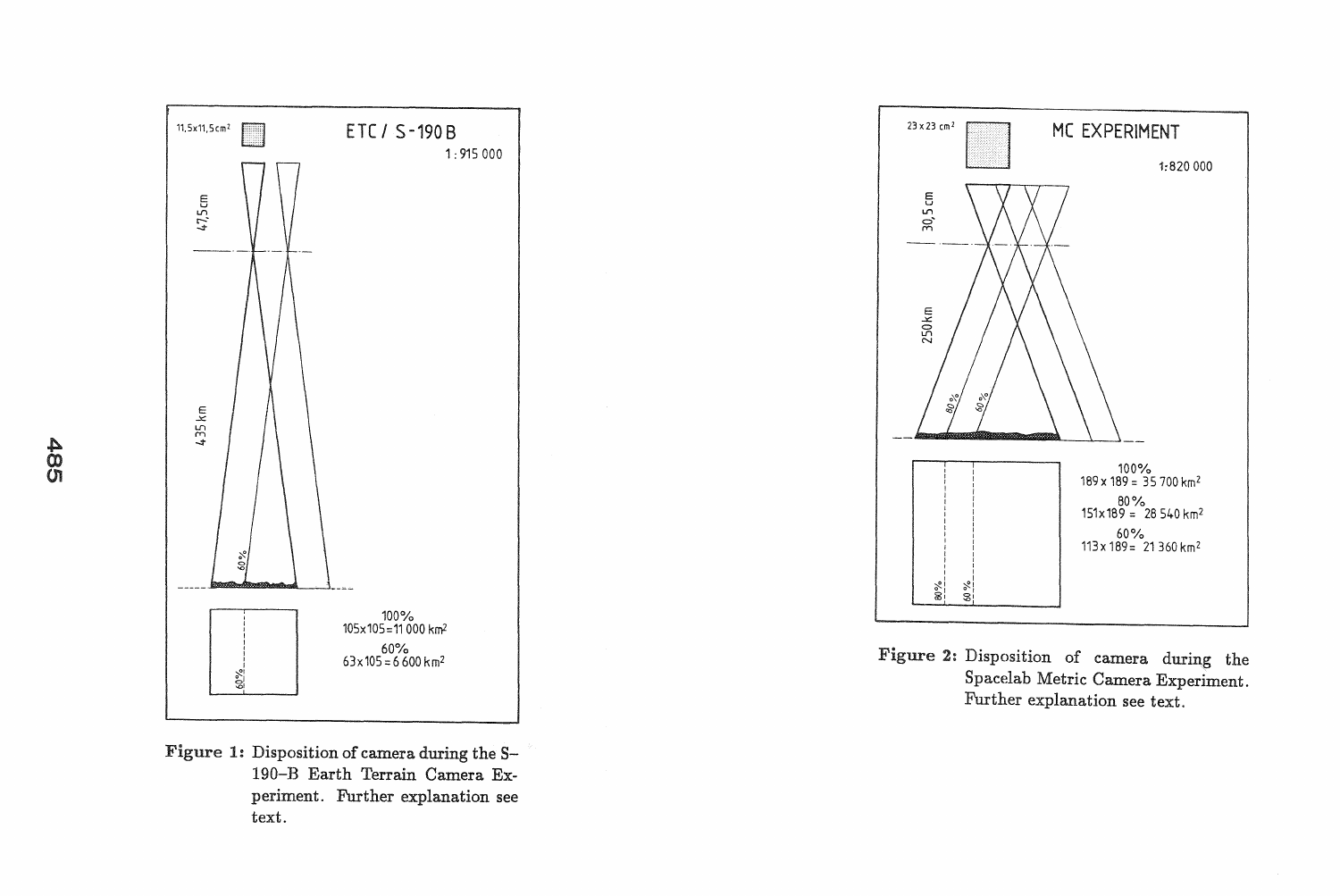

Figure 3: Representative disposition of camera during the Space Shuttle Large Format Camera Experiment. Further explanation see text.



Figure 4: Disposition of camera for the data take of image pair 2708-2709 of orbit 58 of STS 9 Mission (SSEOP).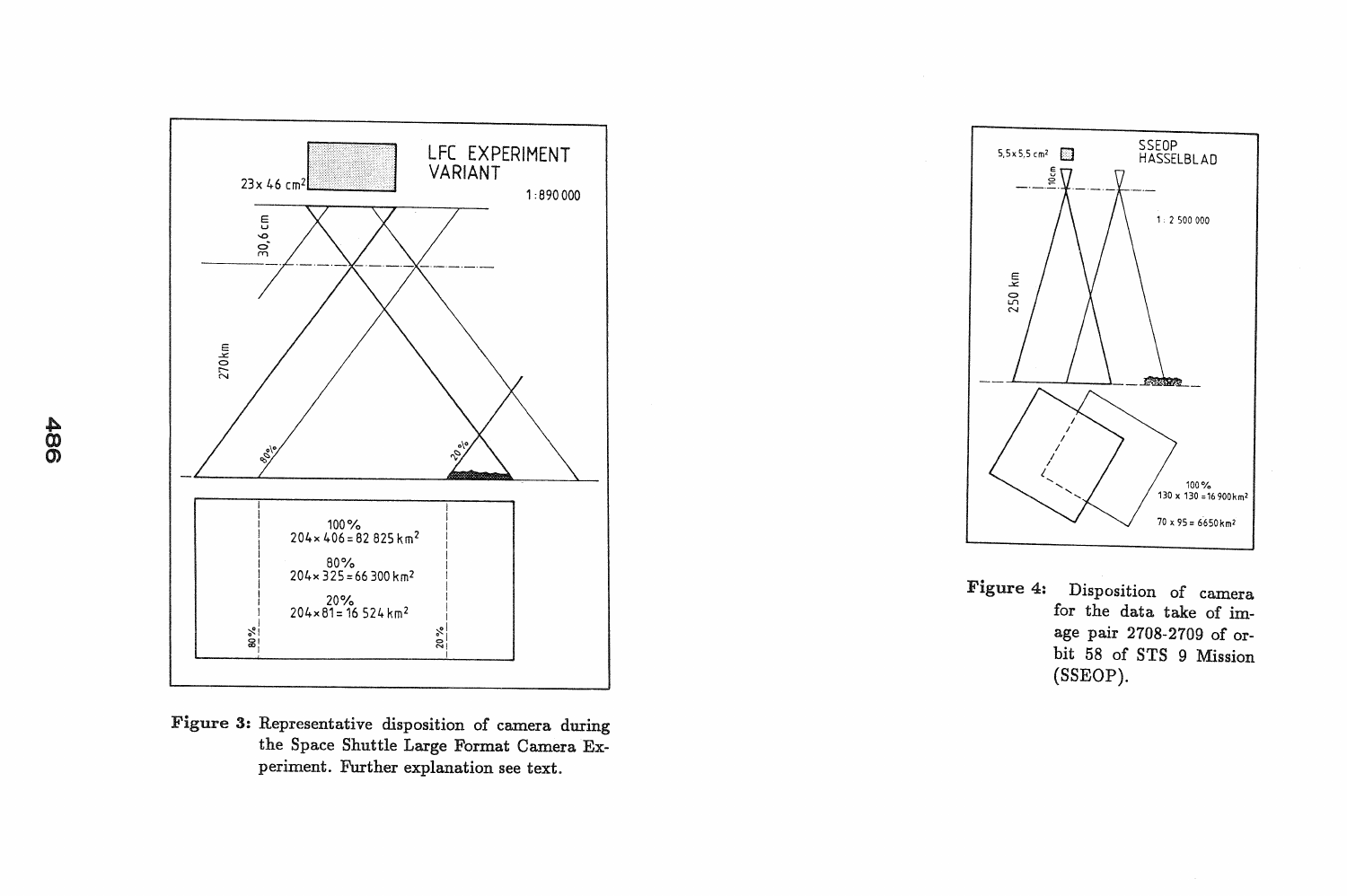| Camera                              | Film<br>Type      | Plotting<br>Device     | Position Error<br>in Image<br>$x, y \text{ (mm)}$ | Image<br>Scale                           | Position Error<br>in Terrain<br>$x, y \text{ (mm)}$ |  |
|-------------------------------------|-------------------|------------------------|---------------------------------------------------|------------------------------------------|-----------------------------------------------------|--|
| $SL - ETC$                          | Colour Film       | Jenoptik<br>Topocart B | $0,025 - 0,050$                                   | 915 000                                  | $23 - 46$                                           |  |
| $STS9 - MC$                         | CIR Film          | Zeiss<br>Planimat      | $0.026 - 0.038$                                   | 820 000                                  | $21 - 31$                                           |  |
| STS41-G/LFC                         | B.<br>W Film<br>& | Zeiss<br>Planimat      | $0.013 - 0.020$                                   | 1 210<br>000<br>890<br>000<br>000<br>780 | $16 - 24$<br>$12 - 18$<br>$10 - 16$                 |  |
| Hassel-I<br>SSEOP<br>blad / 100 mml | Colour Film       | Kern<br>$DSR-1$        | $0.010 - 0.020$                                   | 2 500 000                                | $25 - 50$                                           |  |

Table 2: Planimetric accuracies achievable with different spaceborne stereo-photography. Based on empirically derived image coordinate residual errors.

Table 3: Hight accuracies achievable with different spaceborne stereo-photography using different forward overlaps.

| Camera                         | $0.08\%$ of<br>F1. Hight<br>(m) | Parallax Error<br>in Image px | with Varying Overlap<br>80%         | Hight Error in Nature (m)<br>20% |                                          |
|--------------------------------|---------------------------------|-------------------------------|-------------------------------------|----------------------------------|------------------------------------------|
| $SL - ETC$                     | 35                              | $0.008 - 0.017$               |                                     | $75 - 151$                       | $38 - 76$                                |
| $STS9 - MC$                    | 20                              | $0.009 - 0.013$               | $49 - 70$                           | $24 - 35$                        | $12 - 17$                                |
| STS41-G/LFC                    | 30<br>22<br>19                  | $0,004 - 0,007$               | $16 - 28$<br>$12 - 21$<br>$10 - 18$ | $8 - 14$<br>$6 - 11$<br>$5 - 9$  | $4 -$<br>7.<br>$3 -$<br>5<br>$3 -$<br>5. |
| SSEOP Hassel-<br>blad / 100 mm | 20                              | $0.003 - 0.007$               |                                     | $34 - 79$                        | $\mathbb{Z}^n$                           |



Figure 5: Location diagram showing the test regions for topographic mapping described in Tab. 4. The regions used for thematic mapping are identical or close to those indicated here.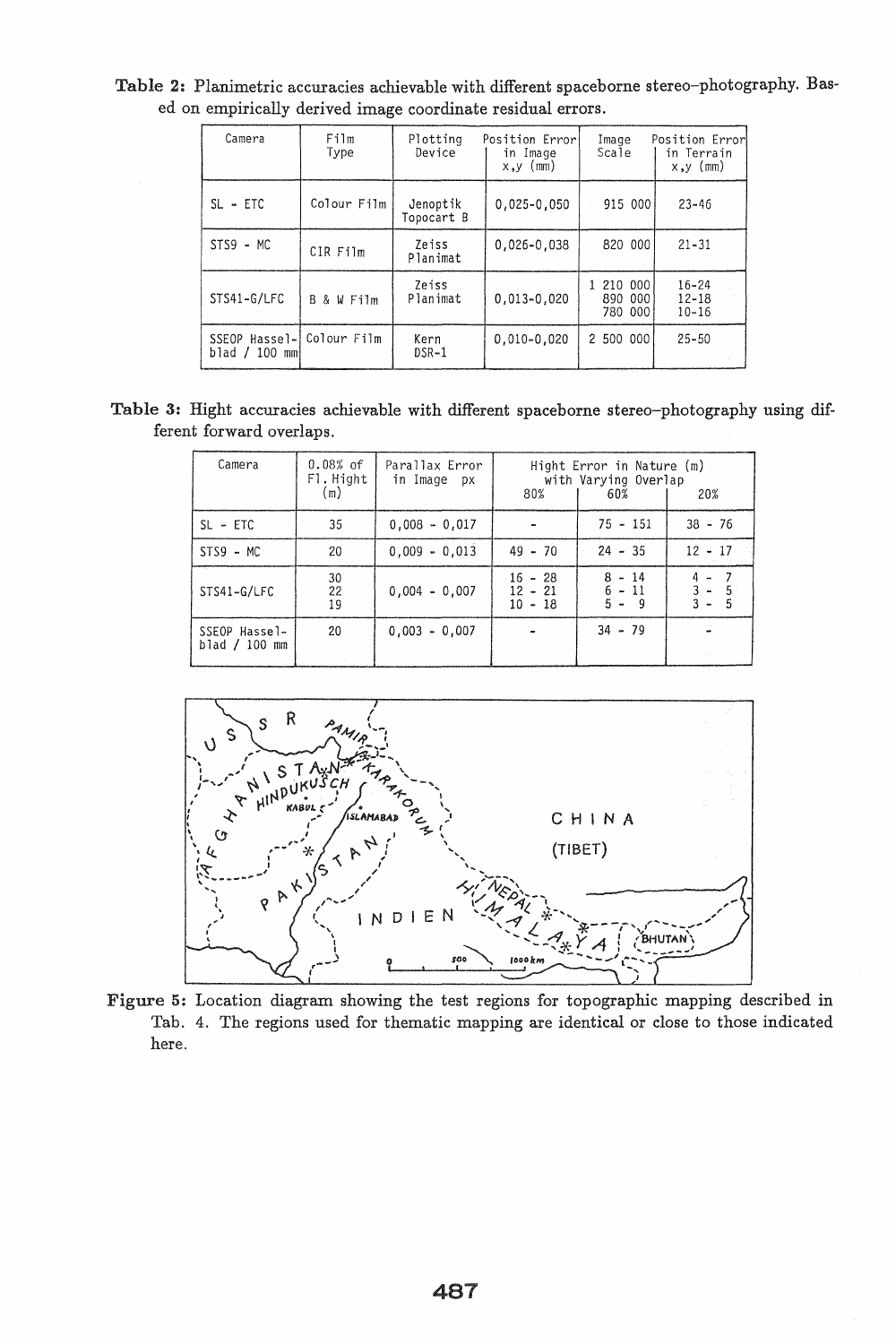#### Table 4: Comparison of empirically determined topographic accuracies based on the evaluation of different space stereo-photographs. The ETC and LFC test areas of Langtang Himal and the MC and LFC test areas of Khumbu Rimal are identical.

|               | Camera                   | Earth Terrain<br>Camera (ETC)        | Metric Camera<br>(MC)                   | Large Format<br>Camera (LFC)                  | Large Format<br>Camera (LFC)                  | Large Format<br>Camera (LFC)                  | Hand Held SSEOP<br>Hasselblad                                |
|---------------|--------------------------|--------------------------------------|-----------------------------------------|-----------------------------------------------|-----------------------------------------------|-----------------------------------------------|--------------------------------------------------------------|
|               | Area                     | Langtang Himal<br>(Nepal - Tibet)    | Khumbu Himal<br>(Nepal)                 | Langtang Himal<br>(Nepal-Tibet)               | Khumbu Himal<br>(Nepa)                        | Wark-Keshnikhan<br>(Afghanistan)              | Wakhan-Eastern<br>Hindu Kush (Afgh.)                         |
|               | Orbit Hight              | 435 km                               | 250 km                                  | 370 km                                        | 370 km                                        | 270 km                                        | 250 km                                                       |
|               | Focal Length             | 457,2 mm                             | 305,128 mm                              | 305,882 mm                                    | 305,882 mm                                    | 305,882 mm                                    | $100$ mm<br>(Magn .: 398 mm)                                 |
| $\frac{4}{8}$ | Image Format             | 11,5 cm $\times$ 11,5 cm             | 23 cm x 23 cm                           | 23 cm x 46 cm                                 | 23 cm x 46 cm                                 | 23 cm x 46 cm                                 | $6 \text{ cm} \times 6 \text{ cm}$<br>$(23 cm \times 23 cm)$ |
|               | Image Scale              | 1:920000                             | 1:820000                                | 1:1170000                                     | 1:1170000                                     | 1:865000                                      | 1:2500000                                                    |
|               | Film                     | Kodak S0-242-<br>Aerial Color (Pos.) | Kodak Aerochrome<br>Infrared Film (CIR) | Kodak 3414-High-De-<br>finition Aerial (Neq.) | Kodak 3414-High-De-<br>finition Aerial (Neg.) | Kodak 3414-High-De-<br>finition Aerial (Neq.) | Kodak Ektachrome 64<br>Professionalfilm 6017                 |
|               | Plotting Device          | Zeiss Planimat D2                    | Zeiss Planimat D2                       | Zeiss Planimat D2                             | Zeiss Planimat D2                             | Zeiss Planimat D2                             | Kern DSR-1                                                   |
|               | Model Scale              | 1:600000                             | 1:400000                                | 1:600000                                      | 1:600000                                      | 1:600000                                      |                                                              |
|               | Restitution Scale        | 1:100000                             | 1:100000                                | 1:100000                                      | 1:100000                                      | 1:100000                                      | 1:100000                                                     |
|               | Reference Map            | 1:100000<br>$HL\overline{A} = 100$ M | 1:5000<br>$HLX = 40 m$                  | 1:100000<br>$HLX = 100$ m                     | 1:50000<br>$HLX = 40$ m                       | 1:25000<br>$HLA = 20 m$                       | 1:100000<br>$HLA = 100$ m                                    |
|               | Planim. Accuracy         | $±$ 30 m                             | $+15$ m                                 | $±$ 10 m                                      | ± 15 m                                        | $+10$ m                                       | ± 26 m                                                       |
|               | Hight Accuracy           | ± 65 m                               | $± 16$ m                                | $+15$ m                                       | $+17$ m                                       | $±$ 12 m                                      | $\pm$ 32 m                                                   |
|               | Contour Line<br>Accuracy | $+ 110 m$                            | ± 50 m                                  | ± 35 m                                        | $+40$ m                                       | $+30$ m                                       | $+150$ m                                                     |
|               |                          |                                      |                                         |                                               |                                               |                                               |                                                              |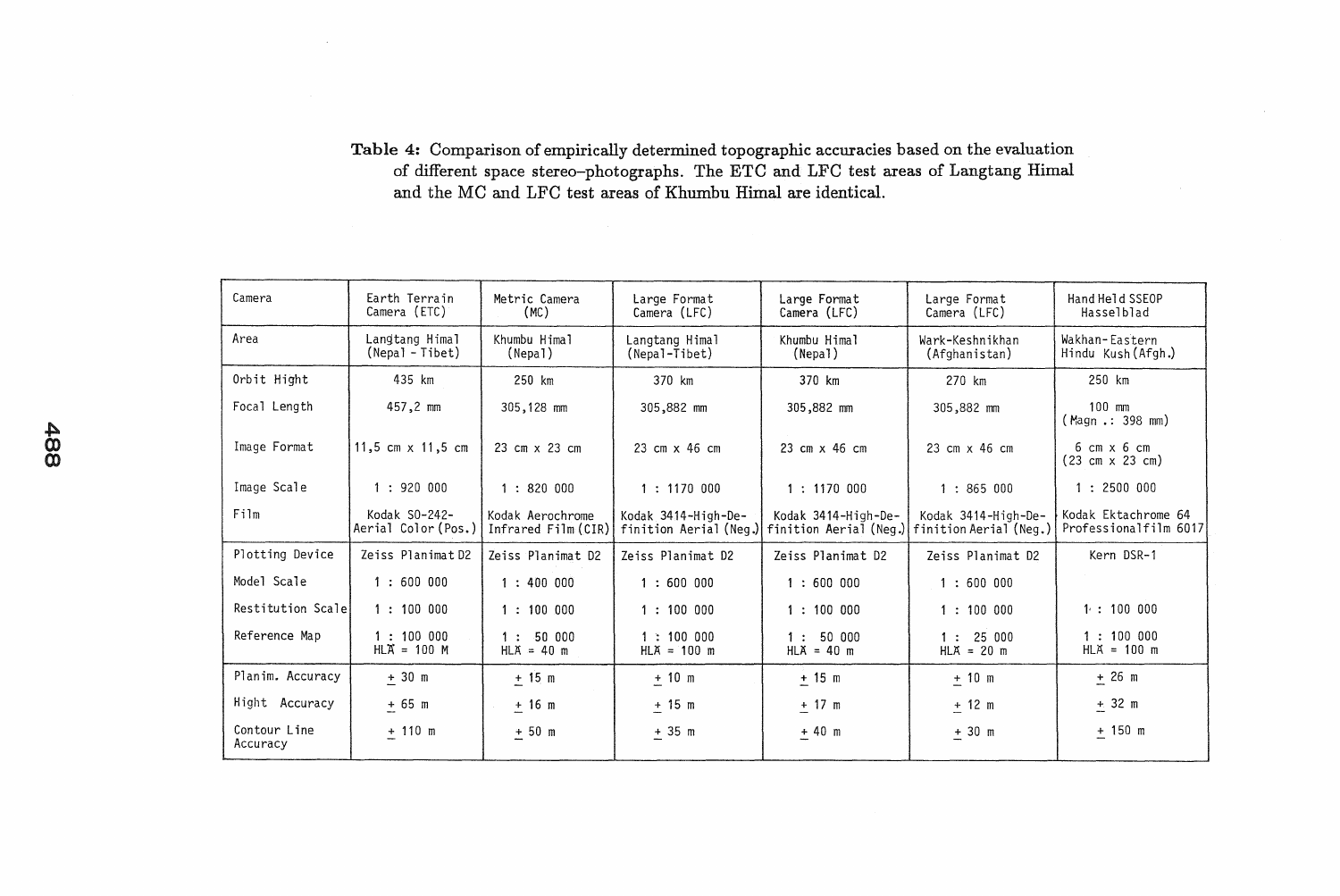

Figure 6: Contour line map of the Wark-Koh-e-Keshnikhan area in NE Afghanistan / Hindu Kush, based on LFC photography. Original restitution scale 1 : 100 000.